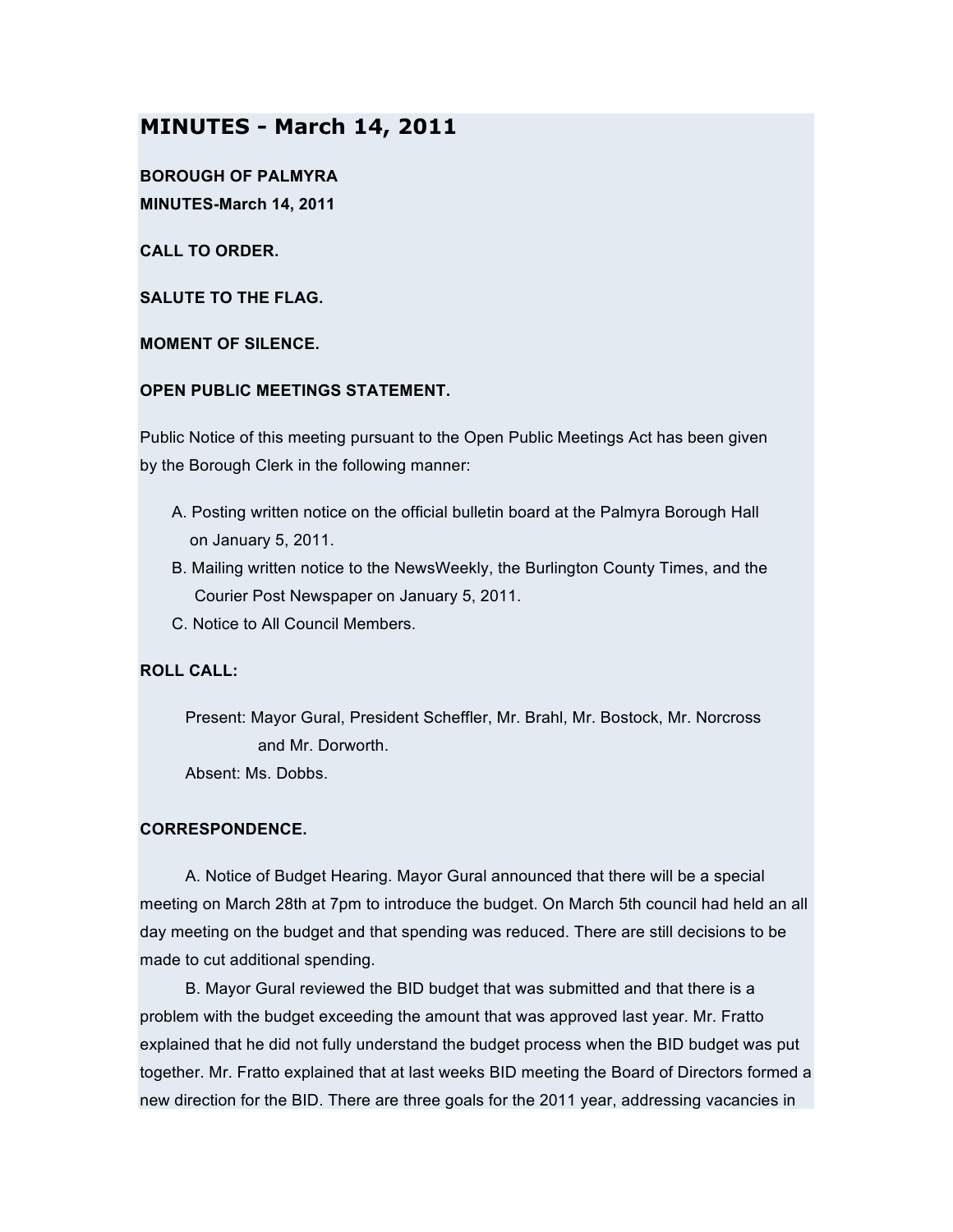the district, increase public and community awareness of the BID and raise additional funds without raising the tax by looking for grants and doing fundraisers. The administrator of the BID is going to present a business plan to the board of directors for their review. Mayor Gural discussed that he had expressed some concerns about the BID and had talked with Councilman Bostock and Mr. Fratto. A lot of effort was put into getting the BID approved and that he would like to hold the resolution for introduction for the March 28th meeting, to give the board an opportunity to review the budget and make any necessary changes.

#### **APPROVAL OF MINUTES.**

Mr. Dorworth made a motion to approve the minutes from February 7 and February 15, 2011. President Scheffler second the motion. All members present voted in favor of the motion.

#### **ORDINANCE ON SECOND READING.**

A. **Ordinance No. 2011-3**, Ordinance Amending And Supplementing Chapter 237 (snow removal) Mr. Norcross explained that the ordinance is subject to county approval and that the vehicles on the list would have to be removed by 7am for the plows. Mayor Gural explained that Mr. Dreby used the reverse 911 calling system for the last storm to alert residents not to park in the street. Mr. Dreby explained that it is important to adopt the ordinance and that the reverse 911 calling is free to the borough. Mr. Norcross made a motion to open the ordinance to the public, President Scheffler second the motion. All members present voted in favor of the motion. Resident- inquired what the depth of the snow had to be before the vehicles had to be removed. Mr. Norcross explained that there was a discussion about if it snowed at night and that residents would not be aware of it. The ordinance gives two hours after the start of the snow to remove the vehicles. Mr. Rosenberg explained that if the road is covered by snow the vehicles need to be removed, there is no depth regulation. Mr. Fratto-Broad Street inquired when the vehicles could be repark. Mr. Norcross explained that about two hours after the snow has stopped. Mr. Gasper-Park Avenue inquired if the vehicles had to be removed if there was just a dusting of snow. Mr. Norcross replied that the borough still needs to salt the roads. Mr. Gasper inquired why the vehicles have to be removed for salting. Mr. Norcross explained that the spinner on the machine goes close to the curb line. Mr. Norcross explained that the roads that are affect by the ordinance will have signs placed on them to notify the residents. Mr. Norcross made a motion to close the public portion, Mr. Bostock second the motion. All members present voted in favor of the motion. Mr. Norcross made a motion to adopt the ordinance on second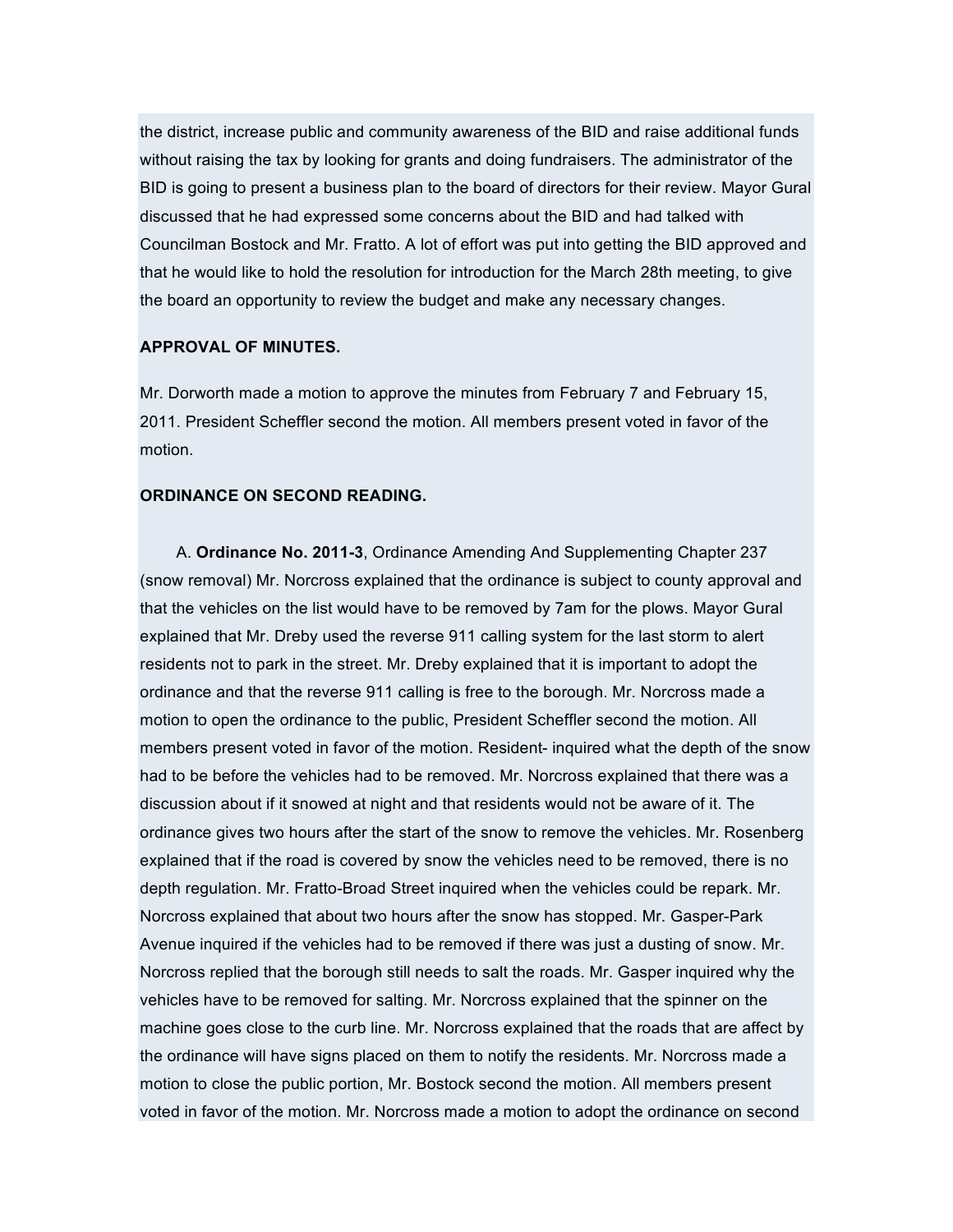and final reading, Mr. Bostock second the motion. At the call of the roll, the vote was:

AYES: President Scheffler, Mr. Brahl, Mr. Bostock, Mr. Norcross and Mr. Dorworth.

B. **Ordinance No. 2011-4**, Ordinance Amending And Supplementing Chapter 237 (snow removal). Mr. Bostock explained that this will increase the fine for failure to remove snow or ice from sidewalks and require that it be done within 12 hours of the storm. Mr. Norcross made a motion to open the ordinance to the public, President Scheffler second the motion. All members present voted in favor of the motion. Resident-Washington Street inquired as to what happens like the last storm where it snowed, melted and refroze, how many hours are given to the homeowner? Mayor Gural explained that if residents shovel during the storm and within 12 hours after the storm there should not be anything on the sidewalks to refreeze. Mr. Bostock explained that the main issues is to have an ordinance in place for the residents who do not make any effort into clearing their sidewalks, especially for the safety of the children walking to school. Mr. Gasper-Park Avenue discussed that a lot of seniors cannot shovel and do not have the money to pay someone. Mr. Gasper discussed that perhaps the work release program or the boy scouts could help the seniors. Mayor Gural explained that council passes laws that are appropriate for the safety of the majority of the residents. Mr. Gasper discussed that the economic is bad and this is a blue collar town, it is not time to start fining everyone. Mr. Bostock explained that Mrs. Kilmer had conduct the research on the issue and that it is council's decision on the amount of the fine. Resident-Lincoln discussed that he is appreciative of the ordinance and that he has to use unshovel walks to get to the train station, but who will be responsible for the unoccupied properties? Mayor Gural explained that they are still owned by someone either a bank or a lien holder. Resident inquired if the borough could shovel the walks and bill the owner. Mayor Gural explained that it would be too expensive for the borough to do it and that public works would than be shoveling sidewalks instead of plowing. Mr. Gasper inquired if all of the boroughs property would be shoveled within the time limit. Mr. Norcross made a motion to close the public portion, Mr. Bostock second the motion. All members present voted in favor of the motion. Mr. Bostock made a motion to adopt the ordinance on second and final reading, President Scheffler second the motion. At the call of the roll, the vote was:

> AYES: President Scheffler, Mr. Brahl, Mr. Bostock, Mr. Norcross and Mr. Dorworth.

NAYES: None, the ordinance was adopted on second and final reading and will take effect after publication according to law.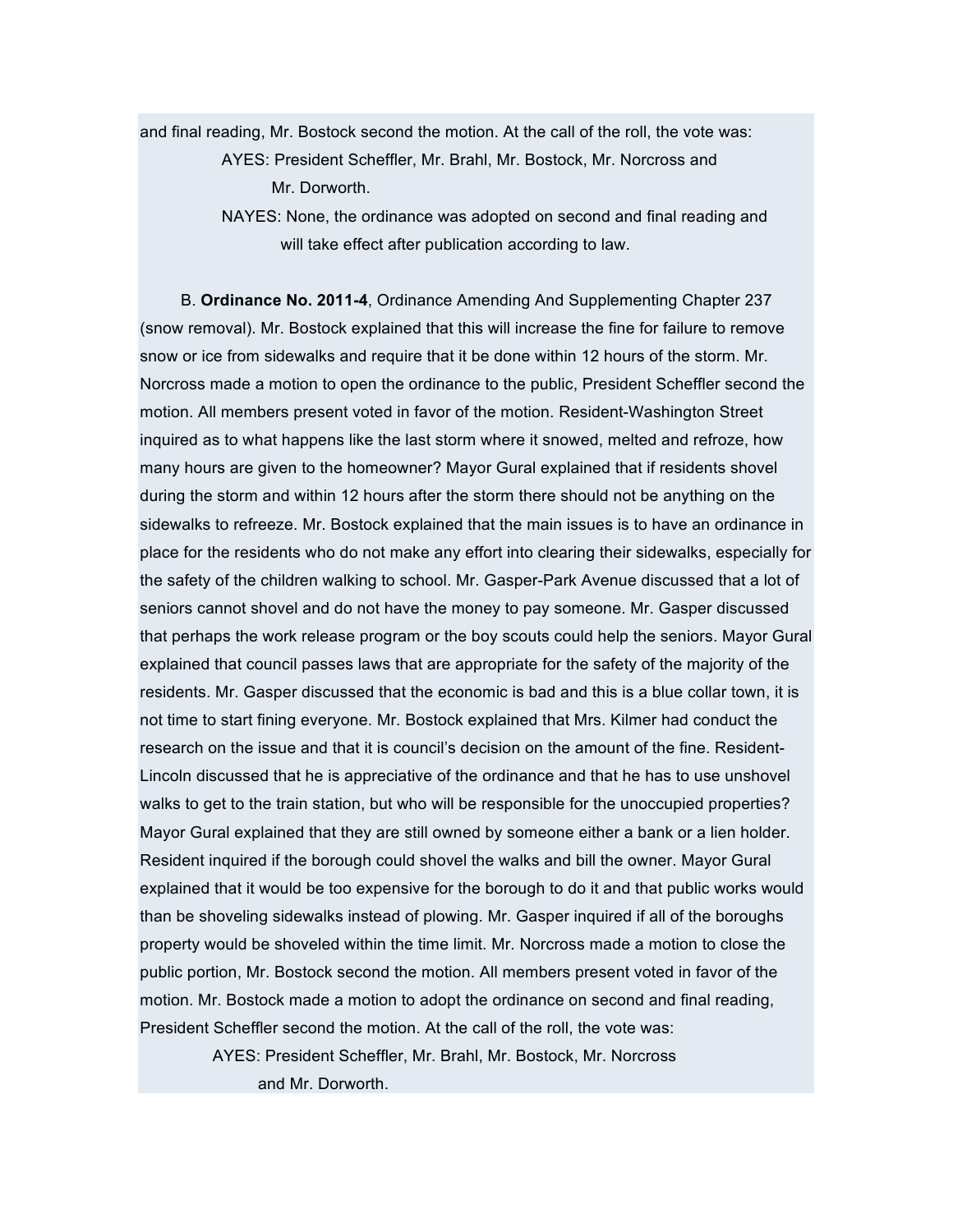NAYES: None, the ordinance will take effect twenty days after publication according to law.

C. **Ordinance No. 2011-5**, An Ordinance Amending Chapter To Restrict The Parking Of Trailers on the Streets of the Borough. Mr. Rosenberg explained that this ordinance would elimate the parking of trailers on the public streets, the long term parking makes it unsightly and also interferes with the safety of the children in the street. The ordinance would require the borough to place signs that trailers are not allowed on the streets. Mr. Crude-Washington inquired if a trailer could remain on the street if it is attached to a vehicle. Mayor Gural explained that if a violation is issued from code enforcement the resident as ten days to abate the violation. Washington Street resident discussed that if he is leaving at 5am and pulls out to pack up, he will get a ticket for the trailer being on the street. Mr. Norcross explained that the ordinance does not allow the trailer to be on the street and the resident would have a length of time to remove it. Mr. Gasper explained that he has a landscaping business and no driveway the trailer would have to be parked on the street overnight. Mr. Norcross discussed that businesses are not supposed to be run in a residential district. Mr. Norcross made a motion to close the public portion, Mr. Bostock second the motion. All members present voted in favor of the motion. Mr. Norcross made a motion to adopt the ordinance on second and final reading, President Scheffler second the motion. At the call of the roll, the vote was:

> AYES: President Scheffler, Mr. Brahl, Mr. Bostock, Mr. Norcross and Mr. Dorworth.

NAYES: None, the ordinance will take effect twenty days after publication according to law.

## **ORDINANCE ON FIRST READING.**

A. **Ordinance No. 2011-7**, An Ordinance Authorizing The Sale Of Certain Properties Owned By The Borough Of Palmyra. Mr. Bostock made a motion to adopt the ordinance on first reading, Mr. Norcross second the motion. At the call of the roll, the vote was:

> AYES: President Scheffler, Mr. Brahl, Mr. Bostock, Mr. Norcross and Mr. Dorworth. NAYES: None, the ordinance will be heard on second and final reading at the council meeting of April 11, 2011.

B. **Ordinance No. 2011-8**, An Ordinance Amending The Land Development Code Of The Borough Of Palmyra Regarding Signs. Mrs. Kilmer explained that the land use board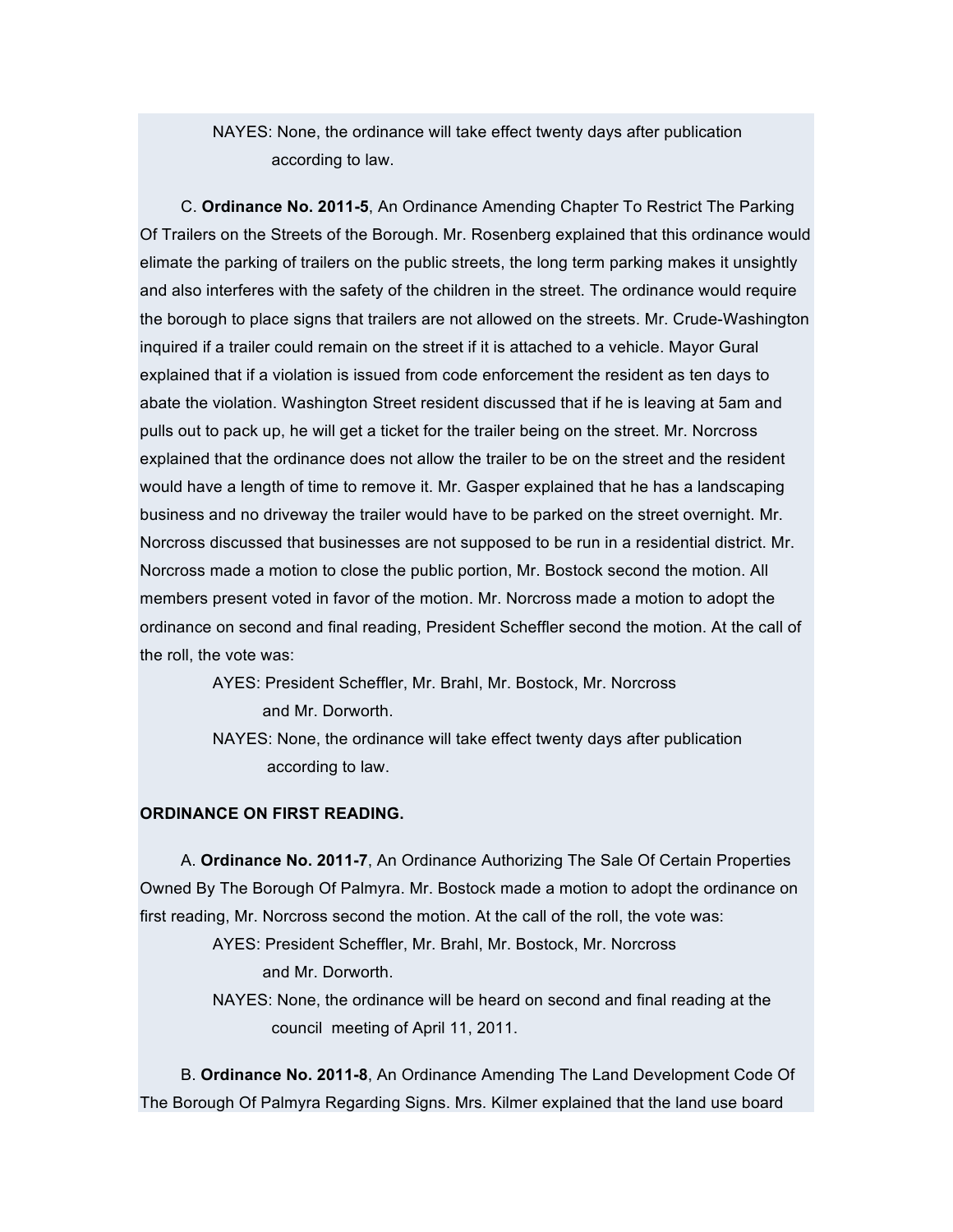has reviewed the sign ordinance for needed definitions and more clarification. Mr. Rosenberg discussed that he had several questions on the ordinance and that he feels that it needs some changes in the language also. Mayor Gural discussed introducing the ordinance by title and referring it to committee for review. President Scheffler made a motion to adopt the ordinance on first reading, Mr. Bostock second the motion. At the call of the roll, the vote was:

> AYES: President Scheffler, Mr. Brahl, Mr. Bostock, Mr. Norcross and Mr. Dorworth.

NAYES: None, the ordinance will be heard on second and final reading at the council meeting of April 11, 2011.

#### **NEW BUSINESS.**

A. **Resolution 2011-51**, Resolution Authorizing A Memorandum Of Agreement. Mayor Gural explained that this agreement is required by the state DEP. Mr. Rosenberg explained that someone will also have to sign on behalf of the BDA. President Scheffler made a motion to approve the resolution, Mr. Bostock second the motion. At the call of the roll, the vote was:

AYES: President Scheffler, Mr. Brahl, Mr. Bostock, Mr. Norcross

and Mr. Dorworth.

NAYES: None.

B. **Resolution 2011-52**, Resolution Appointing Acting Superintendent of Sewerage Authority.

C. **Resolution 2011-53**, Resolution Appointing Acting Administrator. Mayor Gural requested that resolution 2011-52 and 53 be held until after the executive session.

D. **Resolution 2011-54**, Resolution Appointing Acting Payroll Clerk. Mr. Dorworth made a motion to appoint Christina Cortez as the acting payroll clerk, Mr. Bostock second the motion. All members present voted in favor of the motion.

E. **Resolution 2011-55**, Resolution Authorizing Submission Of Grant Application For Municipal Park Development Program. Mayor Gural explained that this grant would help fund the waterfront development and make it family friendly. The Burlington County Bridge Commission will pay the fee for the grant application. Mayor Gural explained that it is the area adjacent to the old pump house and borders with Riverton to the Harbour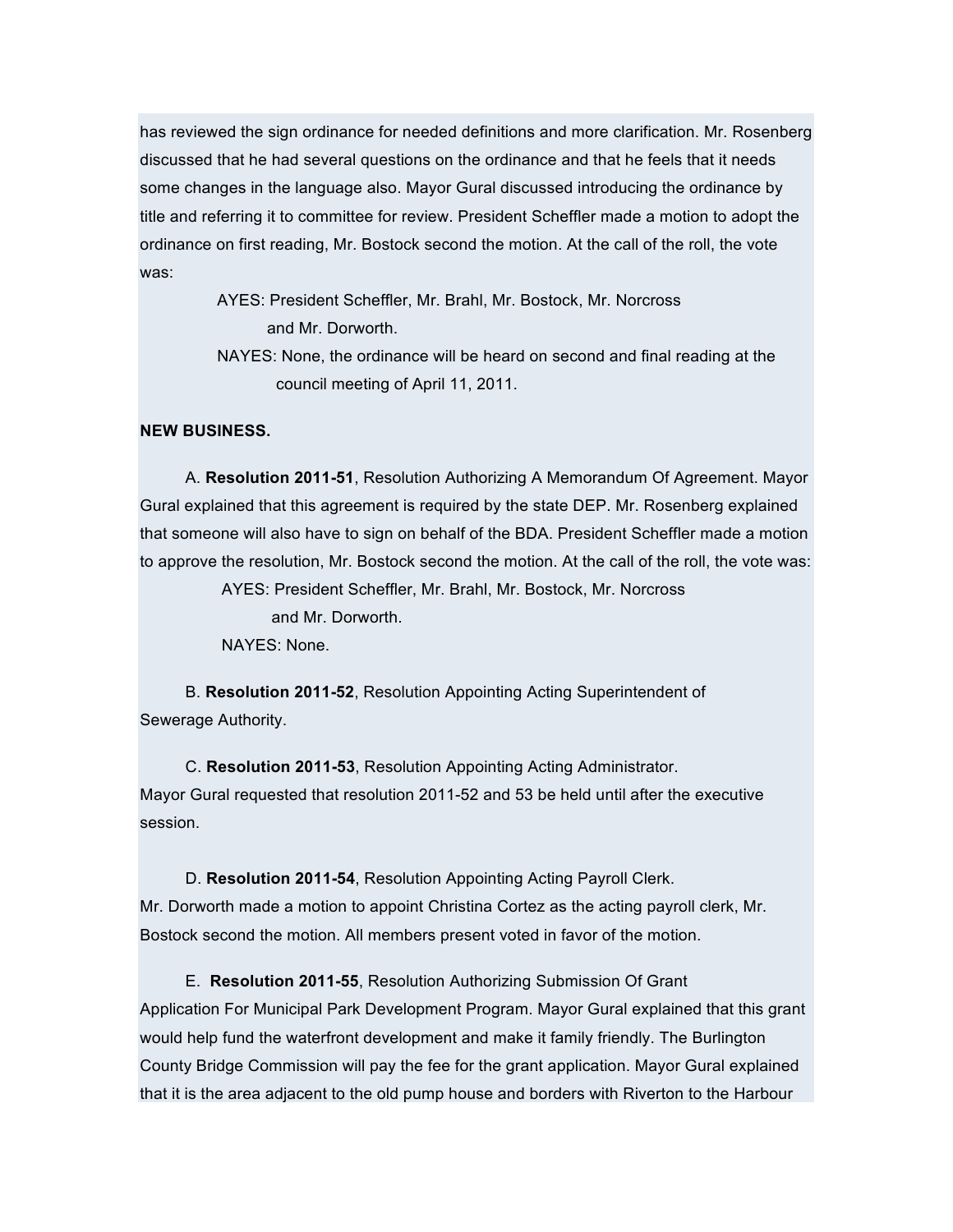property. There is hope to repair the seawall and have a gazebo. Mr. Bostock made a motion to approve the resolution, President Scheffler second the motion. At the call of the roll, the vote was:

> AYES: President Scheffler, Mr. Brahl, Mr. Bostock, Mr. Norcross and Mr. Dorworth. NAYES: None

F. **Resolution 2011-56**, Resolution Tonnage Grant. President Scheffler made a motion to approve the resolution, Mr. Bostock second the motion. All members present voted in favor of the motion.

G. **Resolution 2011-57**, Resolution Authorizing The Payment Of Bills. President Scheffler made a motion to approve the resolution, Mr. Bostock second the motion. At the call of the roll, the vote was:

> AYES: President Scheffler, Mr. Brahl, Mr. Bostock, Mr. Norcross and Mr. Dorworth. NAYES: None

H. **Request for reduction of sewer tax**.-Cinnaminson Avenue. Mr. Ryan explained that this issue was discussed at the sewer commission meeting and that it was referred back to council. Mayor Gural requested that the discussion be held until Mrs. Dobbs could be present.

#### **PUBLIC COMMENT.**

Mr. Dorworth made a motion to open the meeting to the public, President Scheffler second the motion. All members present voted in favor of the motion. Mr. Winstein-Washington discussed that it is tough to get a permit to have a dock on the river, the yacht club had a lot of issues with the permitting process. Mayor Gural explained that the Bridge Commission has also agreed to prepare the permit applications and pay for the permits as well. The Borough will be partnering with them. Mr. Stoever discussed that he has some issues to address to council. He has been an employee for 16 years and that he had set up a meeting with Mrs. Sheipe to go over unemployment and health care issues. Mr. Stoever discussed that he had also reached out to to the Mayor. Mr. Rosenberg advised council that the Borough has received a notice of tort claim from Mr. Stoever's attorney and that this matter should not be discussed. Mr. Stoever inquired as to how much money the borough was saving with the lay offs and how many employees are getting benefits. Mayor Gural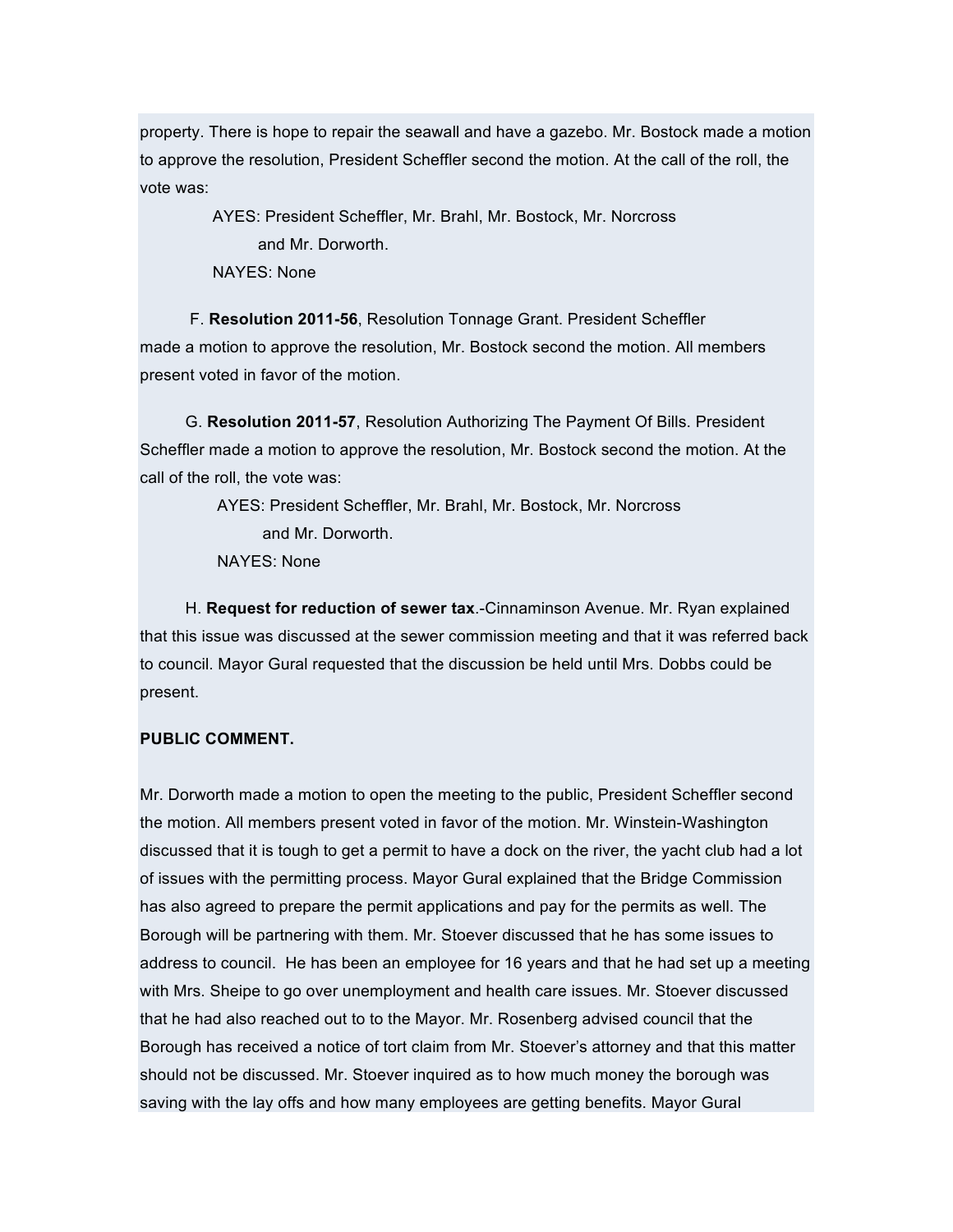explained that Mr. Rosenberg has advised them not to answer due to the pending lawsuit. Mr. Gasper inquired if he could have a copy of the trailer ordinance that was introduced. Griffin-Maryland Avenue inquired about the status of the community center? Mayor Gural replied that the Borough received the certificate of occupancy today and that furniture has been orders. The seniors will be using the center daily. Mr. Fratto-Broad Street inquired about the meeting for volunteering? Mayor Gural explained that on April 13th there will be a seminar/discussion about the need for volunteers by the Citizens for Action group. The information will be available on the website. Mr. Schwering inquired if the council will be reaching out to the student as well. Mayor Gural explained that everyone is invited and that flyers will be going out shortly. No one else from the public wishing to be heard, Mr. Dorworth made a motion to close the public portion, Mr. Norcross second the motion. All members present voted in favor of the motion.

### **PERSONNEL.**

Mayor Gural inquired if Mrs. Susan Doerr was given a RICE notice for this evening. Mrs. Sheipe confirmed that she was and that she had elected to have the discussion in the public section. Mayor Gural explained to Mrs. Doerr that there needed to be cuts made to personnel and that he was going to recommend that she be reduced from full time to part time. Mrs. Doerr inquired if she could work full time and not take the health benefits. Mayor Gural explained that another employee had approached them on the same issue and that council cannot do that. The state says that if you are full time you are entitled to benefits. Mrs. Doerr inquired if this was a permanent move to part time. Mayor Gural responded that the goal is to return as many employees as possible to full time. Mayor Gural recommended that Mrs. Doerr be reduced to part time with a maximum of 24 hours a week and no vacation time or other benefits entitled.

#### **CLOSED SESSION.**

.

A. **Resolution 2011-58**, Resolution Excluding the Public From Certain Meetings Pursuant To Section 8 Of the Open Public Meeting Act C. 231 P. L. 1975. Mr. Bostock made a motion to go into closed session for the discussion of litigation and personnel, Mr. Norcross second the motion. At the call of the roll, the vote was:

> AYES: President Scheffler, Mr. Brahl, Mr. Bostock, Mr. Norcross and Mr. Dorworth.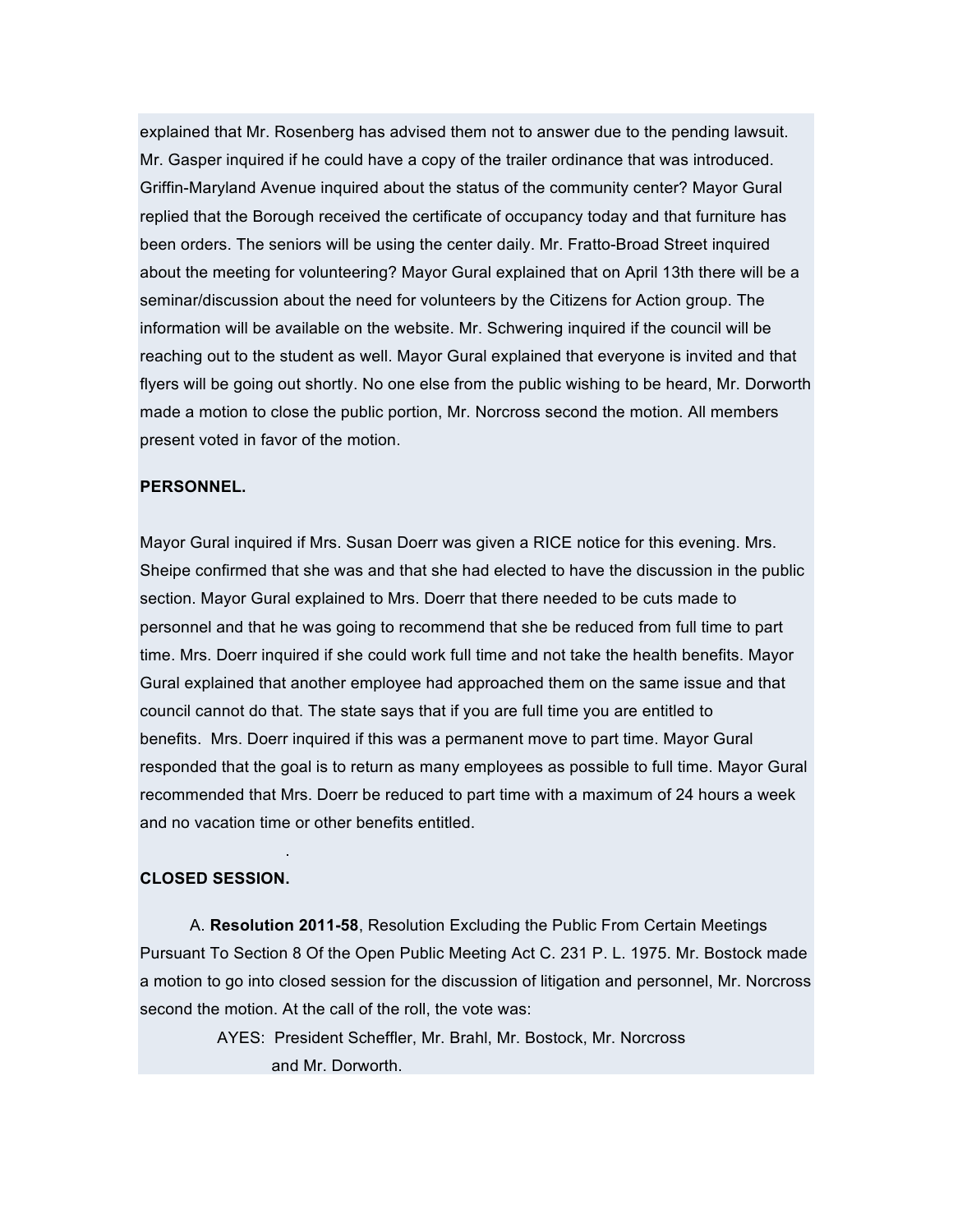NAYES: None. Council went into closed session at 8:11 pm. Council returned to public session at 8:55pm.

B. **Resolution 2011-59**, Resolution Reducing Full Time Hours To Part Time As Of April 15, 2011. Mr. Brahl made a motion to approve the resolution, President Scheffler second the motion. At the call of the roll, the vote was:

> AYES: President Scheffler, Mr. Brahl, Mr. Bostock, Mr. Norcross and Mr. Dorworth. NAYES: None.

C. **Resolution 2011-60**, Resolution Ordering A Change In Status For Various Employees Due To Budgetary Constraints. Mr. Brahl made a motion to approve the resolution, President Scheffler second the motion. At the call of the roll, the vote was:

> AYES: President Scheffler, Mr. Brahl, Mr. Bostock, Mr. Norcross and Mr. Dorworth.

NAYES: None.

D. **Resolution 2011-61**, Resolution Ordering A Change In Status For Various Employees Due To Budgetary Constraints. Mr. Dorworth made a motion to approve the resolution, Mr. Norcross second the motion. At the call of the roll, the vote was:

> AYES: President Scheffler, Mr. Brahl, Mr. Bostock, Mr. Norcross and Mr. Dorworth.

NAYES: None.

E. **Resolution 2011-62**, Resolution Appointing Michael McGongial As Sergeant Effective March 11, 2011. Mr. Norcross made a motion to approve the resolution, Mr. Dorworth second the motion. At the call of the roll, the vote was:

> AYES: President Scheffler, Mr. Brahl, Mr. Bostock, Mr. Norcross and Mr. Dorworth. NAYES: None.

F. **Resolution 2011-63**, Resolution Excluding the Public From Certain Meetings Pursuant To Section 8 Of the Open Public Meeting Act C. 231 P. L. 1975. Mr. Bostock made a motion to go into closed session for the discussion of litigation and personnel, Mr. Norcross second the motion. At the call of the roll, the vote was:

AYES: President Scheffler, Mr. Brahl, Mr. Bostock, Mr. Norcross and Mr. Dorworth.